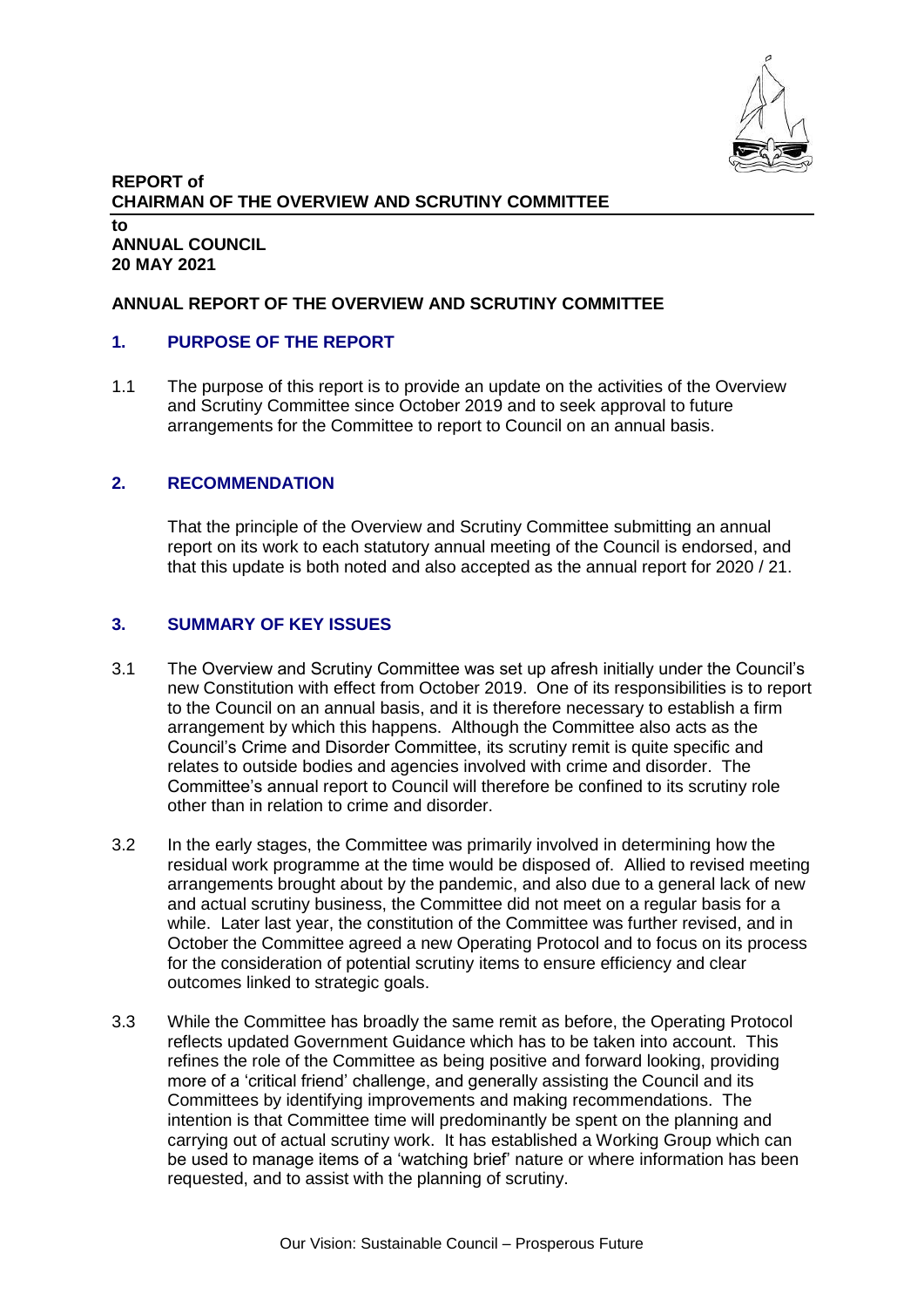- 3.4 The Committee also agreed a process for the initial consideration and review of potential items of scrutiny requested by Members. The Working Group has been tasked with this and has regard to the remit of the Committee and also the agreed operating protocol in identifying actual scrutiny items. It then reports to the next available meeting of the Committee.
- 3.5 To date, the Committee has two actual scrutiny items in its programme of work:

## 3.5.1 The Council's Transformation Programme – learning from what has been done

3.5.1.1 This item was developed out of regular reports the Committee had previously been receiving while the Programme was being implemented and reviewing progress against expected outcomes. As at April 2021, the Committee noted that the finance team were conducting a wider piece of reconciliation of the structure and budgets, which will review the financial delivery of the Transformation Programme. This will inform the final version of the report and findings, completion of which is expected by 31 May 2021.

### 3.5.2 A review of the Council's Debt Recovery Process and its impact on local residents

- 3.5.2.1 A wide remit and set of outcomes were agreed by the Committee in January 2021. An interim report by way of response to these was considered by the Committee in April. While the Committee noted that the existence of a corporate policy and related processes, it wished to see more detailed information in relation to the enforcement stages of debt recovery supported with relevant and analysed data. Given the current resource pressure on the Revenues and Benefits Team, the Committee agreed to an extension of time to the end of August for this further information to be provided. Progress with this work will be kept under review by the Committee.
- 3.6 In early April Members of the Council have recently received scrutiny training provided by the Centre for Governance and Scrutiny. The first session was on the fundamentals of scrutiny, its role and functions and also the role of the Chairman. The second session focussed on the effective use of information and effective questioning.
- 3.7 The Council is now asked to agree the future annual reporting arrangements for the Committee. It is suggested that the statutory annual meeting of the Council is a suitable point for this, which will enable the Committee to endorse the report at its last available meeting in a municipal year. This timeline then gives the Committee an ideal basis from which to work for the next municipal year.

# **4. CONCLUSION**

4.1 The Council has now established a sound basis for the operation of its Overview and Scrutiny Committee and the annual reporting arrangements will ensure a degree of accountability of the Committee to Council.

# **5. IMPACT ON STRATEGIC THEMES**

5.1 Thorough scrutiny processes underpin the Performance and Efficiency Corporate Goal.